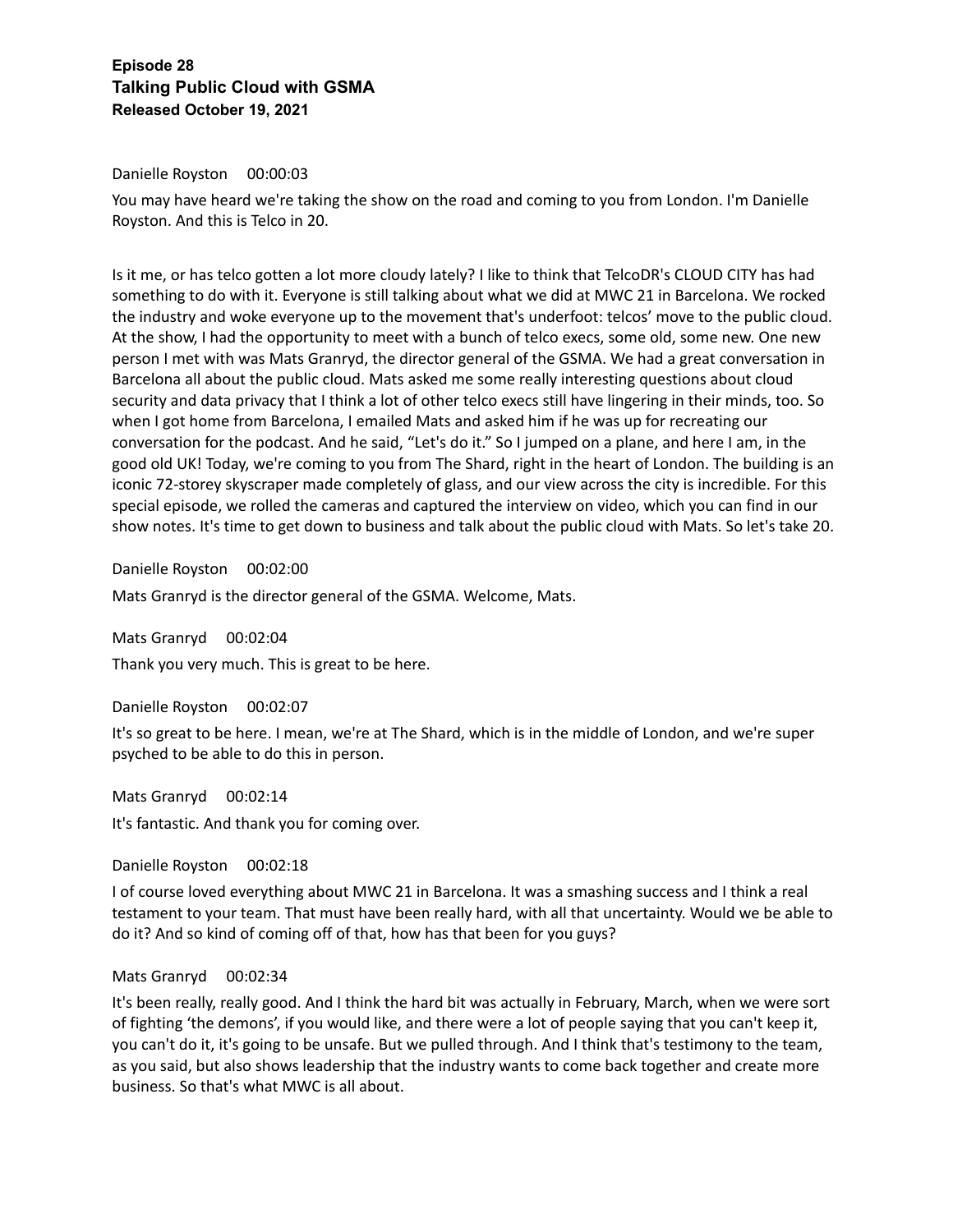#### Danielle Royston 00:02:59

Right. So how are you kind of taking that momentum from Barcelona and carrying it into the next show, which is MWC LA?

#### Mats Granryd 00:03:06

Yeah. So obviously if we just take two seconds on Barcelona, a normal year, we would be a hundred thousand people or thereabouts. This year we had 20,000, but with a phenomenal reach. So we reached a hundred thousand individuals every day. And with the syndicate networks, I think we reached more than a million people, which is fantastic. Now we're doing the same thing in LA where we are anticipating half to a third of what it would normally be like, but that's still good, but we see for 22 in Barcelona, in February, great interest. We're really excited and psyched about it. And I think the industry is cheering us on to keep it. I think everyone's ready to come down.

Danielle Royston 00:03:43

#### Mats Granryd 00:03:44

And I thank you, DR, for making 21 such a success. I mean, it was great to see the amount of enthusiasm, the energy and the willpower of actually creating something. So thank you.

#### Danielle Royston 00:03:57

Yeah, it was an amazing opportunity for me and my team. You know, this bad event of a big vendor canceling and us being able to execute on the opportunity was a once in a lifetime kind of thing and we maximized it. Yeah, it was crazy fun. So what we did at MWC 21 was we created CLOUD CITY. And that was all about messaging, about moving the telco industry to the public cloud. I think that opened up the opportunity for me and you to meet for the first time. And when we did that, you asked me some great questions about the public cloud. And I think a lot of telco execs are curious about as well. And that's what the Telco in 20 podcast is all about, right? Helping telco execs navigate this megatrend that's coming to our industry. So, I thought we could turn our conversation that we had into a podcast. And so we're going to turn the tables, and for this episode, you're going to ask me questions about the public cloud. So, are you ready to take over?

Mats Granryd 00:04:55 Fantastic, oh I am so ready. More importantly, are you ready?

Danielle Royston 00:04:59 I'm ready. So I guess let's dive in!

## Mats Granryd 00:05:01

Okay. Very good. You know in the telco industry, we're starting to understand the cloud. And we have been having several discussions around it. But you know there are so many different types of clouds. What is the difference between private cloud, hybrid cloud, multi-cloud, public cloud? When you talk about public cloud, what exactly is that?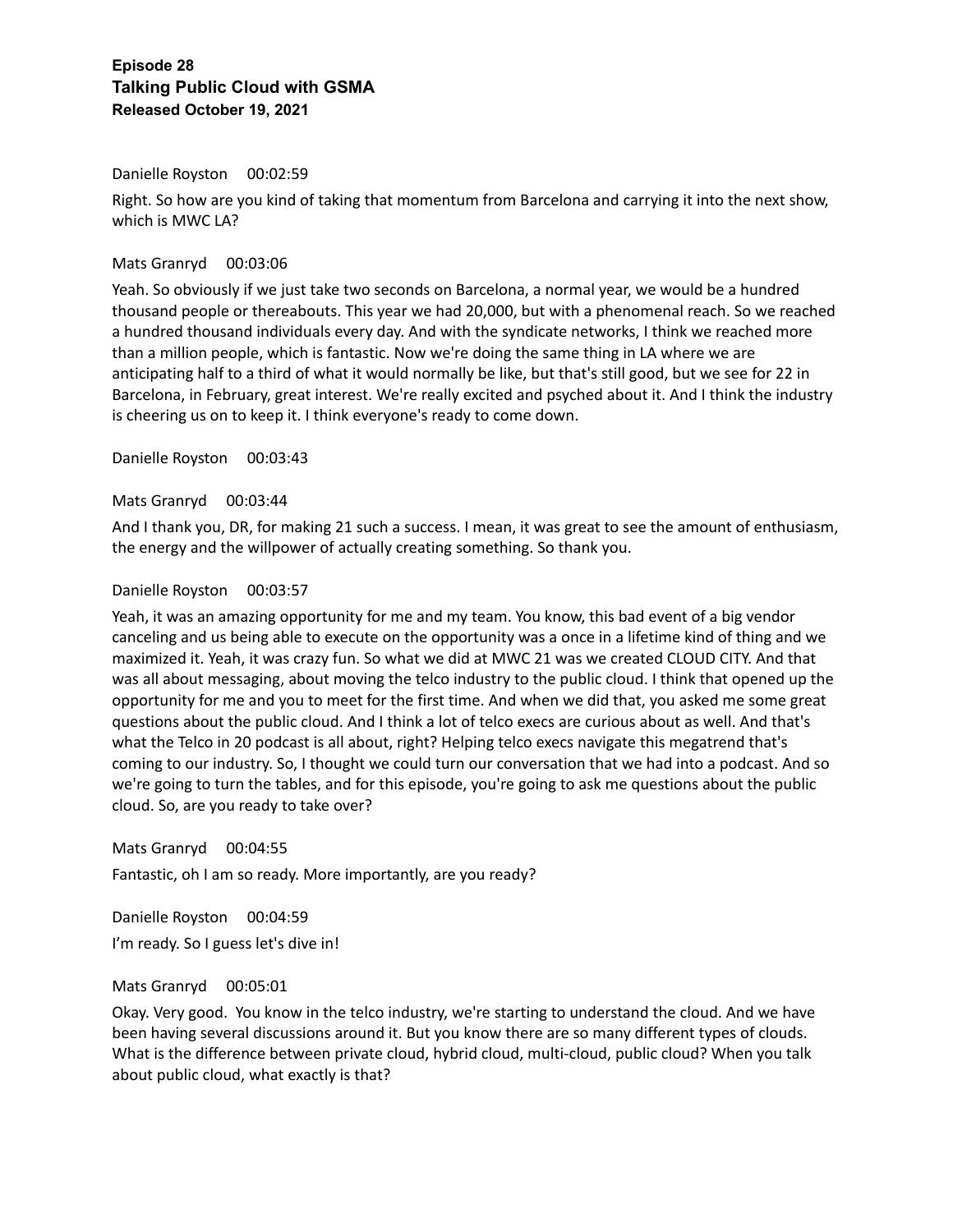## Danielle Royston 00:05:22

With an idea like this, it's so big, there's a lot of language out there. And so just to define it, I think "private cloud"  $-$  I sometimes refer to it as "fake cloud"  $-$  is maybe using certain technology within your own data center that you're managing, that you've constructed, right? You're buying the machines, your team is managing. And I'll put that strong contrast with public cloud, which isn't just the public internet. But really what I mean there is the data centers that are provided; the infrastructure that's provided by Amazon Web Services 00:AWS), Microsoft Azure, and Google Cloud Platform. And these are mega datacenters. They have built into it resiliency and failover, and usually, almost always, you're paying by the use, by the API call, or the machine, or the row of storage. That's just so different than the mentality that we have, at least in telco, with owning our own data centers.

## Danielle Royston 00:06:16

And so with hybrid and multi-cloud, they kind of like.. riff off of those ideas. So what *hybrid* is, is really a mixture of the two, right? You might put some workloads, I'll say, on the ground in the private cloud, and then maybe use a database in the public cloud, then kind of stitching these things together. And then *multicloud*, it, a lot of times, means using maybe different hyperscalers and hedging your bets, right? You're not going to put all your eggs in one basket – some work with AWS and others with Azure. And you're starting to see some of the big telcos do this.

## Mats Granryd 00:06:46

So you can actually have a *multi-hybrid* cloud, putting some of my stuff in my own cloud, and then use AWS —

#### Danielle Royston 00:06:53

It's not either-or… I think historically it's been all on-premise, in your own data centers. And now, I think, really, the opportunity to start to leverage some of that new technology that's available for public cloud vendors can really accelerate feature velocity and experimentation. And so with these monetization ideas, you don't have to build the whole thing and then test it. You can start to experiment with small groups of your subscribers and if it catches on, expand and expand, and the hyperscalers will enable...

#### Mats Granryd 00:07:22

I'm sure there's benefits and drawbacks by using the public cloud or the private cloud, right? Or a combination of the two.

#### Danielle Royston 00:07:30

And that was what my MWC keynote was all about. I did this crazy keynote! Thank you so much for that opportunity. There was this great article that a telco exec wrote that was like, are we going to let the dragons — and the dragons in this case was the public cloud — into the castle? And the castle was the telco. And my message was all about 'there's two sides to the public cloud'. Right? So yeah, I think there's pros and cons too. I don't think it's like a clear cut winner, but I think that the good far outweighs the bad.

Mats Granryd 00:07:58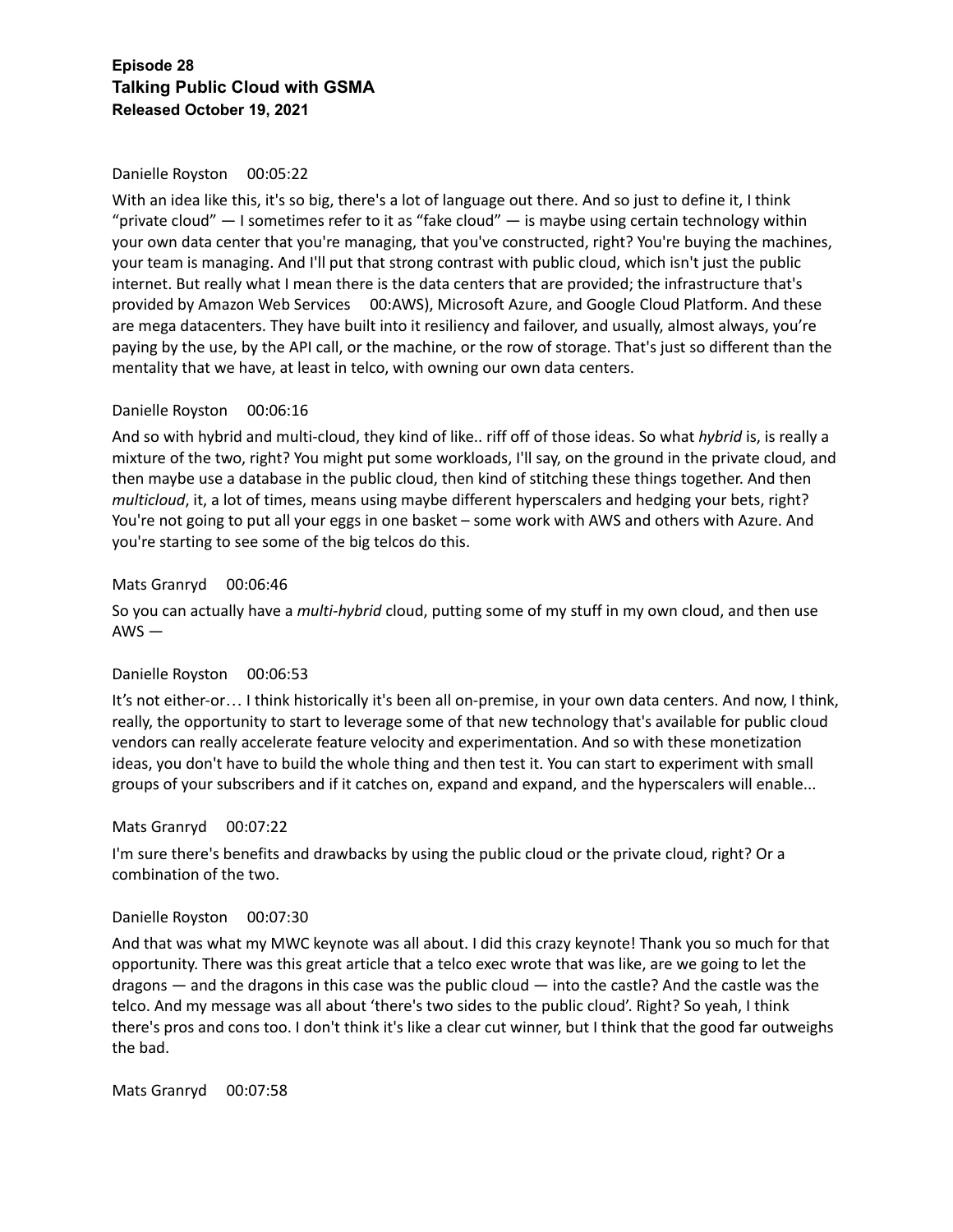I guess then I think you've answered the question around what is the difference really between a public cloud and a telco data center.

Danielle Royston 00:08:09

You know, I'm always talking to telco execs around the world and you kind of see different attitudes about the cloud in different parts of the world. The attitudes are still kind of evolving, but I think a lot of people get hung up on, 'I can't because…'. 'I can't because of data regulation', 'I can't because there's no hyperscaler in my country'.

Mats Granryd 00:08:28

Okay. That's good to establish that, because then you have the issue of security and safety.

## Danielle Royston 00:08:34

I'm always like 'you guys gotta understand'... and really, a 30 minute conversation with a hyperscaler team will help people understand. I usually just line up telco execs with the hyperscalers directly. It's not even me. I'm like, 'just tell them how you guys do security at one of your regions'. It's a highly secretive location. There's five layers. There's biometrics, there's electronic, automatic logging, right? They won't access your data, and you can ask for a log at any point. Contractual reasons that they can't access your data. And so I just spend 30 minutes, and Google explains they spend \$3 billion a year on security, and execs are like, 'okay, our data centers are not even close to this'. And that's just the physical structure. Then you get into all the other things like the databases that they can offer.

Mats Granryd 00:09:18

...and I guess redundancy as well. And making sure that...

Danielle Royston 00:09:20 All built-in for you, and it's on their capex done!

Mats Granryd 00:09:23

...so the data center analogy, that would be more towards a private cloud. Would you say that's the same thing?

Danielle Royston 00:09:31 Well, in your own data center, you're responsible for all of that.

#### Mats Granryd 00:09:34

And you take responsibility for it if you have a fire, or if there is a breach of cybersecurity perspective, or something like that, that's your problem. It's not the public or the hyperscalers' problem. But if you look at Europe, there is a movement, as you might know, around Gaia X. How would you see that? Is that sort of a competitor to hyperscalers, or to the three main hyperscalers?

Danielle Royston 00:09:56

Yeah, I think it's gonna be really hard for Gaia X to compete with what these guys are doing.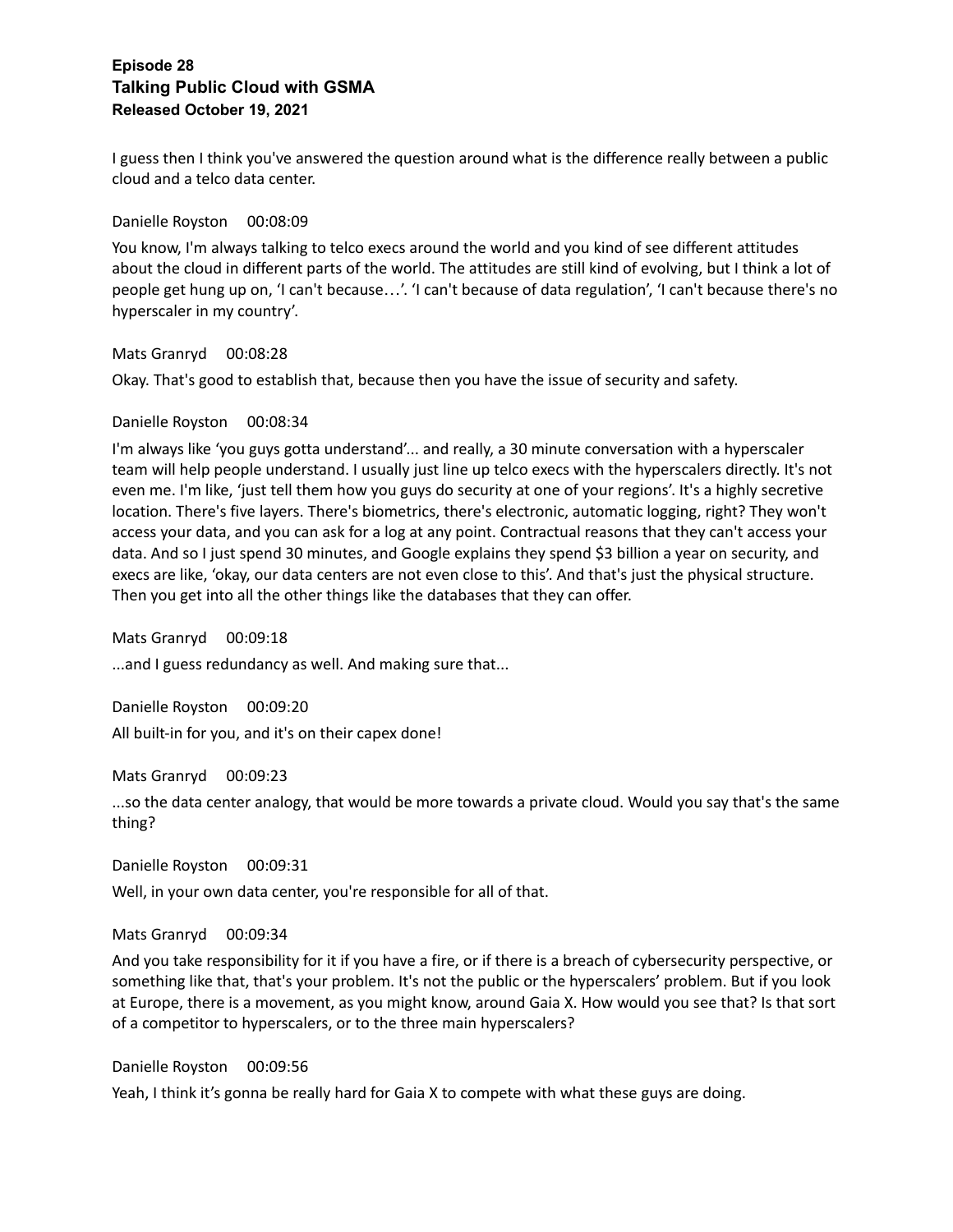Mats Granryd 00:10:01 They're a little bit late to the party.

## Danielle Royston 00:10:04

Super late to the game, I think the industry body coming together and agreeing just adds time, right? It just takes a long time for lots of members to come to an agreement. Versus if you look at a private company like Amazon that's publishing APIs and new ideas just all the time. It's just... the speed. It's just really hard. The hyperscalers have been doing this since 2006; at least Azure and AWS. Google Cloud was a little bit later. But what they're offering is stuff that they've been using since the nineties to run their own businesses, they just made it commercially available. These guys run the internet. Google downloads a copy of the internet every single day and saves it, right? Like, if something happened to the internet.. Google has a copy of yesterday's internet, so we can roll it out. So for Gaia X... I think there's a lot of initiatives out there of 'let's do a sovereign cloud'. 'Let's do a special European-focused cloud'. People sort of start with this 'Oh, it's all about the infrastructure'. *Where are the machines located? Where's the data located?* But I think what they're really missing — And that's the big difference in awesomeness about the public cloud is that the public cloud vendors are offering so much software that you can't get anywhere else. Machine Learning, AI, analytics, databases.. Amazon's building their own chips that are cheaper, faster than what you can get in an Intel box.

## Mats Granryd 00:11:23

But if you want to be a little bit cynical here, I mean, there are three hyperscalers. They are all in it for the money, right? They were using it previously themselves, and now they make it public. There's huge funds. They're really fast when it comes to launching a new software and new features, et cetera. But me as a consumer, or me as a company, being somewhere, as an enterprise, somewhere outside of the U S am I supposed to be a little bit concerned about that? I mean, Gaia X would then be, 'yes, it's a little bit slower, but it's at least run or governed by a big body that makes sure that it's neutral and it doesn't capitalize on the data', all of that. And then you have the Cloud Act coming into this as well. How does one reconcile all these things? Because I can clearly see the benefits, but you can also see potentially that there is a drawback.

## Danielle Royston 00:12:15

...That this is the two sides of the public cloud, right? This is all about my keynote, which is you've got to make these trade-offs of.. let's say your competitor doesn't have as much concern as you do. Let's say you're a very risk-averse organization or enterprise. You're scared that these are American companies. You don't know how to navigate it, or you're unsure, but your competitor decides to go all in. So you're like, 'well, I'm going to go Gaia X, I'm going to go a little bit slower'. 'I'm going to give up some of the tools that they provide', but your next competitor doesn't and goes all in, and is reducing their CapEx and reducing their OpEx. And it's putting out new features to market, and starts swapping subscribers because they do trust it. And again, I don't think it's one or the other, right? I think every organization has to make this decision on their own. But what would happen from a commercial perspective? Your own capabilities are not as fast as your next competitor, and you start losing subscribers. I think you're kind of stuck. And you're like, I got to use the public cloud, right? I got to use these vendors because it just gives you so much capabilities. And keep an eye on, like, maybe give Gaia X time and later hedge your bets. But I think it comes down to —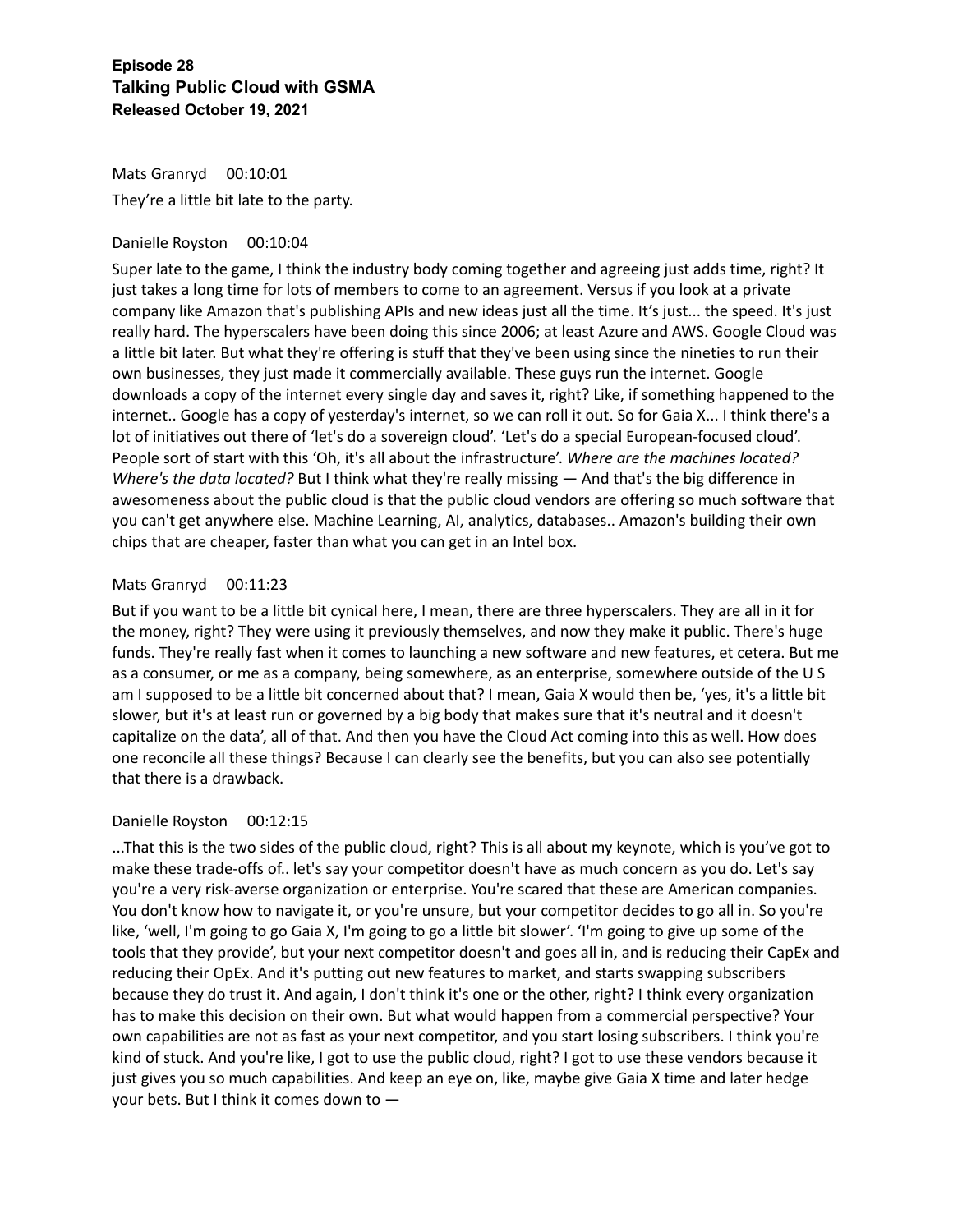#### Mats Granryd 00:13:22

So you mean that there will be a trade off, that me as an enterprise, I see my competitors going with hyperscalers and getting advantages, then I will then be de facto forced to use them. That doesn't sound like a very compelling picture, to be honest.

## Danielle Royston 00:13:36

I don't think you can stop the public cloud from coming. I mean, look at what DISH is doing in the United States. The Greenfield network and OpenRAN, and they're putting their core on AWS. They're putting AWS at the edge. Now, they need to execute. I think execution obviously is a big, big piece of this. And if they can't put this altogether, but let's say that they do, it changes the economics in the United States. And so AT&T and Verizon, they need to keep an eye on this guy and what they're doing. And I think take it in another country. You know, Vodafone has been very progressive with the public cloud. They're using Wavelength, which is AWS at the edge. They're using Google Cloud for analytics. You've got them really excited about using open APIs to turn their functionality into smaller and smaller modular pieces.

## Danielle Royston 00:14:24

I think Vodafone's really trying to change the speed of business. And so your competitor Vodafone, you got to keep an eye on them, right? Deutsche Telekom decommissioned 77 data centers. Right? They're moving to AWS. And so, yes, I think there's some concerns, geopolitical, GDPR regulations. Can I do it in this country versus that country? I think you need to weigh all that, but then there's also the commercial benefits. You know, the reason why I have this podcast is because it is a senior leadership conversation. This isn't a random technical person that's a middle layer manager in a telco that says, 'Hey, I'm going to use AWS today'. No. It is a CEO conversation of like, 'I am willing to take some risks to get some business profit.

#### Mats Granryd 00:15:09

Exactly. And I think this is really exciting. It's sort of like AI and ethics where we discuss this all the time and we have tools to deal with it, but nothing is really perfect. So the debate is almost the most important thing to have. And I think this might be one of those areas as well, that we're actually pushing the frontier as we speak. And therefore, the discussion needs to be there. The debate needs to be there. Because I can fully understand the competitive pressure, don't misunderstand me. I can absolutely do that, but I can also see other enterprises being much more reluctant to, 'you know what, I can't do it'.

#### Danielle Royston 00:15:42

Well, but then you look at where the competition's really coming from. And it's not really necessarily the next guy, but rather the OTT vendors that are siphoning your ARPU.

Mats Granryd 00:15:46 Absolutely. Oh my god, you tell me.

Danielle Royston 00:15:42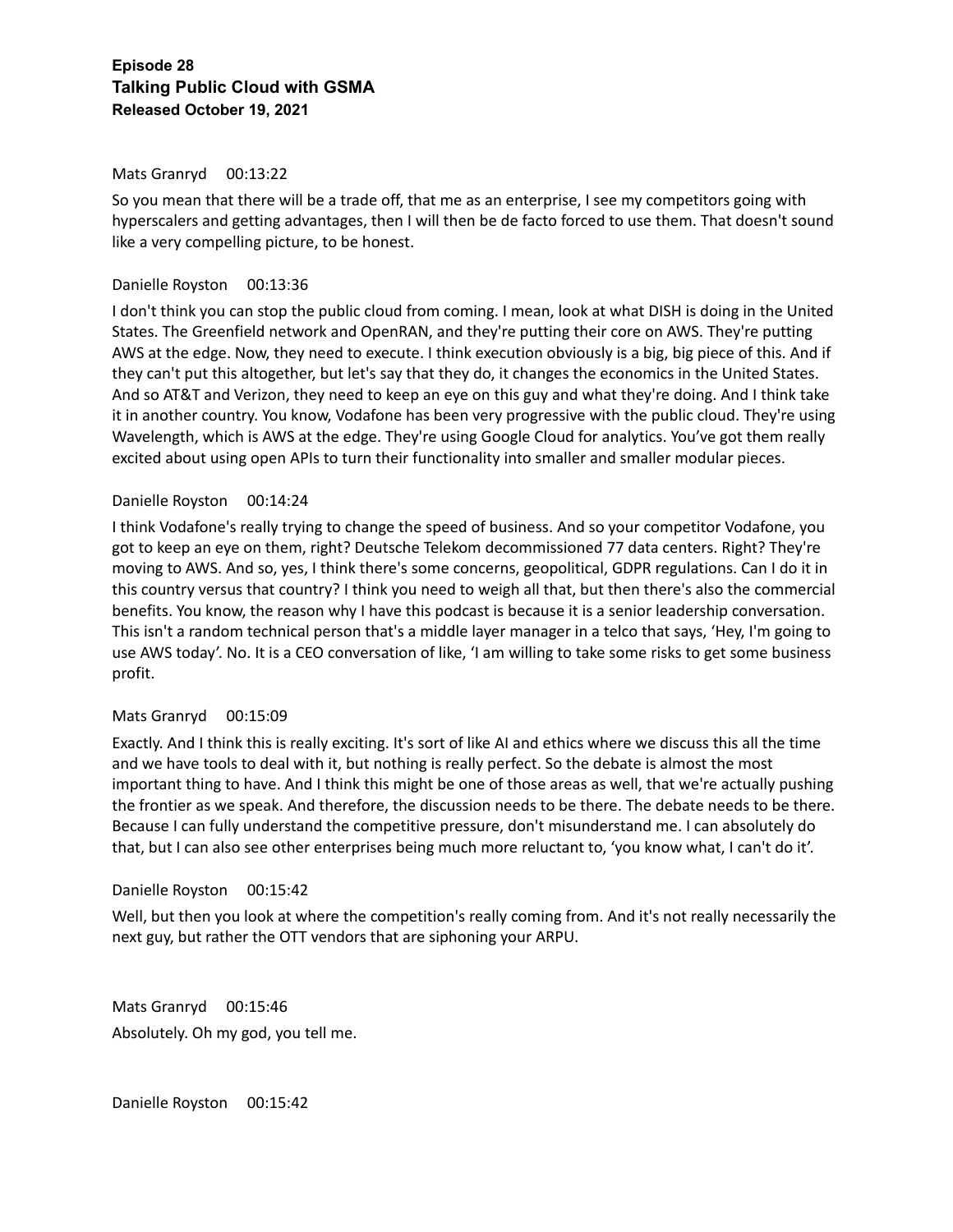It's just, you know, it's just falling off. Right? I don't need to tell the telco execs how bad that's been.

## Mats Granryd 00:15:59

I agree with you 100% there. But the hyperscalers... to get the service, do I need to be in the same country as the hyperscalers to use their platform? Or can I be anywhere?

## Danielle Royston 00:16:08

I talked to an executive down in Bolivia who was like, 'I don't think I can use the hyperscalers cause they're not in Bolivia. Last time I checked, everyone's plans on data centers – Bolivia was not next, unfortunately.' And he's like, 'Therefore, I want to do a cloud offering for my enterprise customers as a telco, I'm going to build my own cloud'. And so the answer to your question is 'no, they don't have to be in your country'. So from a data regulation perspective, most countries have relationships with other countries that they're friendly with. It's not necessarily the United States, but it could be Germany, and it could be Switzerland. And so usually the overlap of what we'll call white-listed countries that you can share data with and the locations of hyperscalers, there's some intersection of a country that has a hyperscaler you can use.

## Danielle Royston 00:16:52

So that's number one, and I always encourage people to check that. I think number two, the hyperscalers have offerings where they will literally stand up a rack in your data center — the data center that you already built — they will bring machines and a rack, power it. And now it's almost like a plug to the public cloud, right? You can use the services of AWS in your own data center. And so for super risk-averse people, this is under your roof, but kind of getting some of those assets. Now it's not a hundred percent. It's not going to be as cheap as it could be, but it's a good way to start if you're really risk-averse, start playing.

Mats Granryd 00:17:26 And that will be the hybrid cloud then, yeah?

Danielle Royston 00:17:29 It would be AWS literally in your data center.

Mats Granryd 00:17:30

The hybrid type of thing that we said, that we started talking about.

Danielle Royston 00:17:34

Right. Azure has a similar offering where they provide the machines and they manage the rack for you. Right. And then Google doesn't provide the hardware, but they have something called Anthos that you can install in your data center. Think of it as like a wire into a public cloud, but it's in your data center. Now, again, it's not going to be all the services. It's not going to be the cheapest way to do that. Right? So some of the benefits I talk about, but it's a good way to start experimenting.

Mats Granryd 00:18:00 Right? You would see some benefits. I'm sure.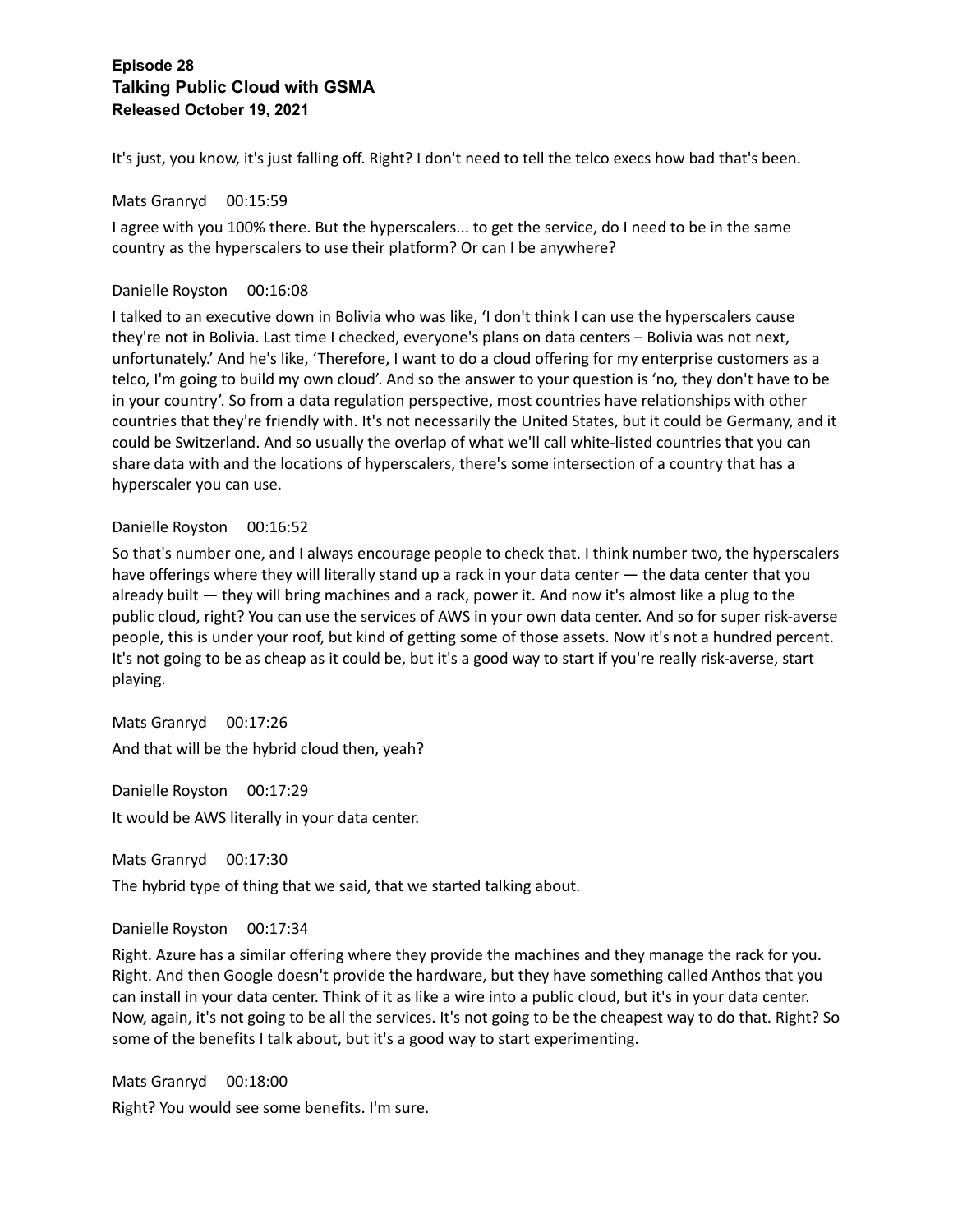#### Danielle Royston 00:18:03

My Bolivia friend, I was like, don't build it, just put in a bunch of outpost racks, and it's in your country. It's there, you get the access. I don't know what he ended up doing, but that would be my recommendation.

#### Mats Granryd 00:18:14

That's pretty cool actually, to do that hybrid, multilayered approach to get to know the technique. Now you mentioned DISH and AWS, I think. I'm a little bit curious to have some real life examples. I think Verizon is working with AWS as well. DISH is working with them. AT&T, I think, is working with Azure, with Microsoft. Could you give me some examples of sort of, what are they actually doing?

#### Danielle Royston 00:18:38

There's great examples going on. Let's just talk about Telstra for a second, where they just put out their shareholder letter. That 90% of their workloads will be running in a public cloud by 2025. Is that Andrew Penn? Andrew Penn. Right. So that's Andrew Penn communicating both to his shareholders and investors, but also to his people, like I'm putting a stake in the ground that we're going to really change the way we work. And so for them and they talk about it, we need to go hire people with this talent. We need to upskill the people we have. And so that is a cultural shift that they're willing to make. They're just sort of like calling the ball. They're like Babe Ruth pointing into the stands where they're going to hit the ball. But I think that shows real big leadership. We talked about DISH. This is the biggest example of going all in on the public cloud that I know of in the world

Mats Granryd 00:19:23 Virtualizing the whole shebang.

#### Danielle Royston 00:19:26

It's cloudifying the whole thing. AT&T recently sold their "network cloud" to Azure. I think that's both the IP and the people saying, we're going to start to use Azure at the edge. You guys can do it better than us. We want to focus on our business. Right? We wanna focus on providing value. And I think people out there are saying, oh, you're giving up on your ability to innovate. I'm like the innovation is not in managing the stack. Innovation is in the business value you're providing to your subscribers. I mentioned Vodafone. Vodafone is testing out Wavelength here in London, and they have their big analytics project with GCP, their analytics jobs used to take days, weeks to run and now they're running them in hours and they can run more of them and they can use the capacity of the public.

#### Mats Granryd 00:20:13

Yeah. That's certainly a huge amount of power in assembling so much data.

#### Danielle Royston 00:20:17

Yes. And again, to bring in some of the stuff I work on with Totogi. I think your analytics and those insights need to be connected to your charger. And that's what the Totogi charger is all about. It's less about charging the way we know it, but more about driving an experience or an engagement engine, right? Taking that insight, as someone who had a bad experience since the third time they've called this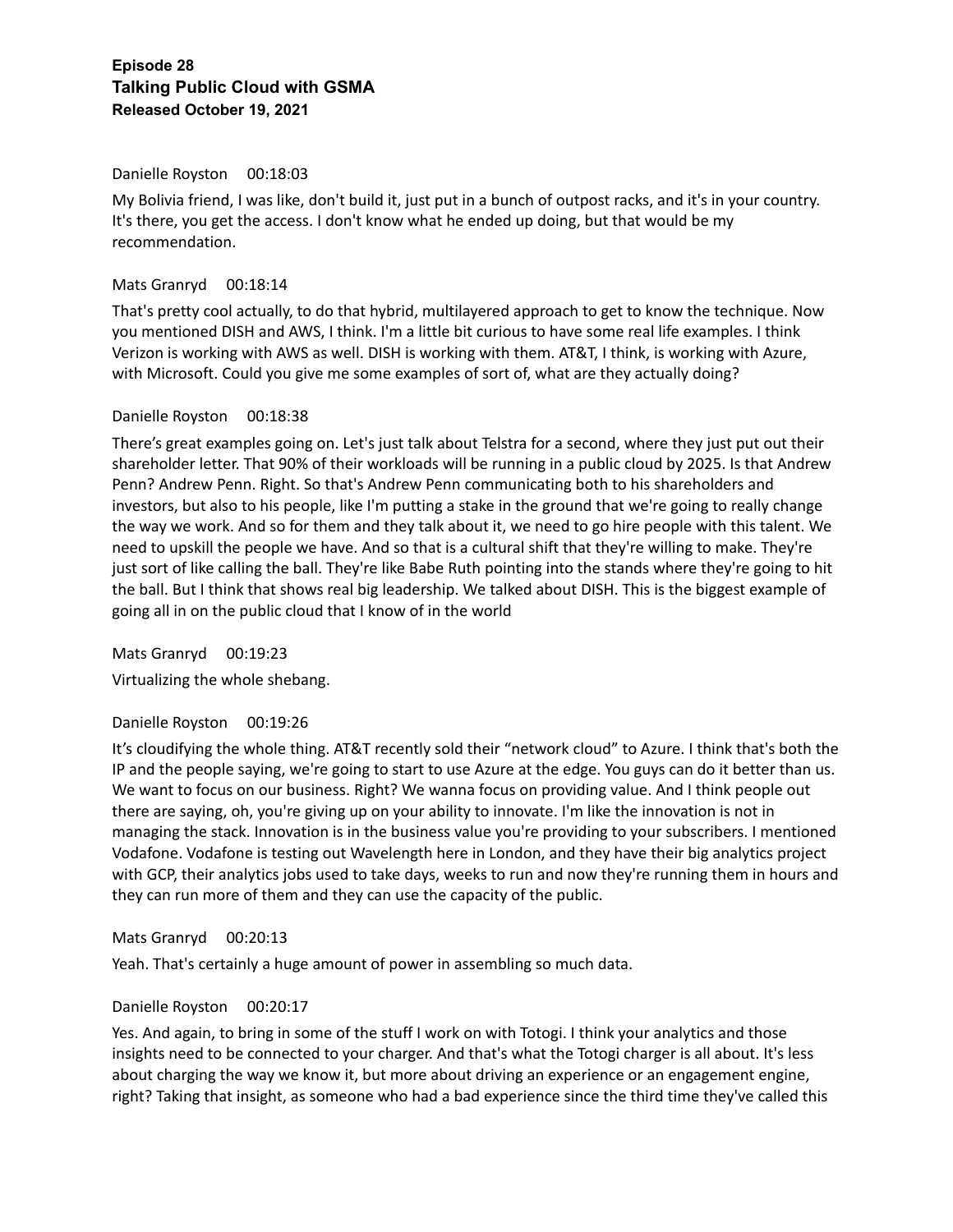month about a particular issue and pushing out an offer or something to make sure they don't churn out. Right? And we have the data and they're trapped in all these silos and all these systems and the systems don't talk to each other. You think about the data, the network is producing every minute, what cell I'm connecting to, where I'm traveling... Imagine how personal you can make my experience. Right? The data's there, we just don't use it. And so I think the public cloud really enables that.

## Mats Granryd 00:21:05

So how urgent is this, do you think, for operators? I mean, you mentioned several operators doing quite a lot. Are we — as a community of telcos — are we doing enough? Should we do more? How urgent, how nervous should we be about this?

## Danielle Royston 00:21:19

I think, like I said, it's a cultural shift. It's a leadership conversation. It's such a big idea, and for the most part, telcos don't have this muscle in their organizations. They don't have cloud experts running around. This is the hottest tech skill. It's the hardest to get. And you're competing against Amazon, Microsoft, and Google to go attract it. I recently spoke with a group of strategy officers and my message to them is 'you don't know how to use it. And you don't have people that do.' I spend my time talking to your teams about how you can't start, not about what you can do. And so the way to get going is: set a goal and just start. I told a great story about Jamie Miller, the CIO of GE. She brings her technical leaders together saying we're going to move 50 applications to the public cloud, 50 workloads.

## Danielle Royston 00:22:11

And the team is arguing with her, saying how it won't work and it's a dumb idea. And she's like, I hear you. I hear you. Let's take 30 days and let's do the best we can. And they moved 42. And in that course of that first month, they learned about their governance questions, their compliance issues, legal; but then they also got great ideas about what else could move. And it started that journey. And I think if you're going to get to some of the things we talked about, which is great ARPU and better customer experiences and doing things like Vodafone and hyperscalers at the edge and things like DISH, you got to start now. It's a decade —

## Mats Granryd 00:22:47

So you would say it's fairly urgent. 00:Yeah. I'd say get going.) It's a "get going and see, and start to try and experiment". That's what you're saying. So if we're going to sit here again in 2025, on a rainy September afternoon, what will the world then look like from a cloud perspective? Will this be bread and butter? Would this be sort of —

#### Danielle Royston 00:23:06

I think it's bread and butter. I think we're seeing it. It's everywhere. I mean, every day I wake up, I can hardly keep up with the cloud announcements. Like a year ago, I was digging and searching. I was like, pick a telco's name and then add AWS to it, just to see if I could find anything. And now they're everywhere. In some places, it's faster than others, but the people that are starting to experiment now, I think in 2025, we'll have real measurable savings and results. And the guys that are kicking tires and waiting and seeing, I think they're going to have five years of catchup. And that matters.

Mats Granryd 00:23:39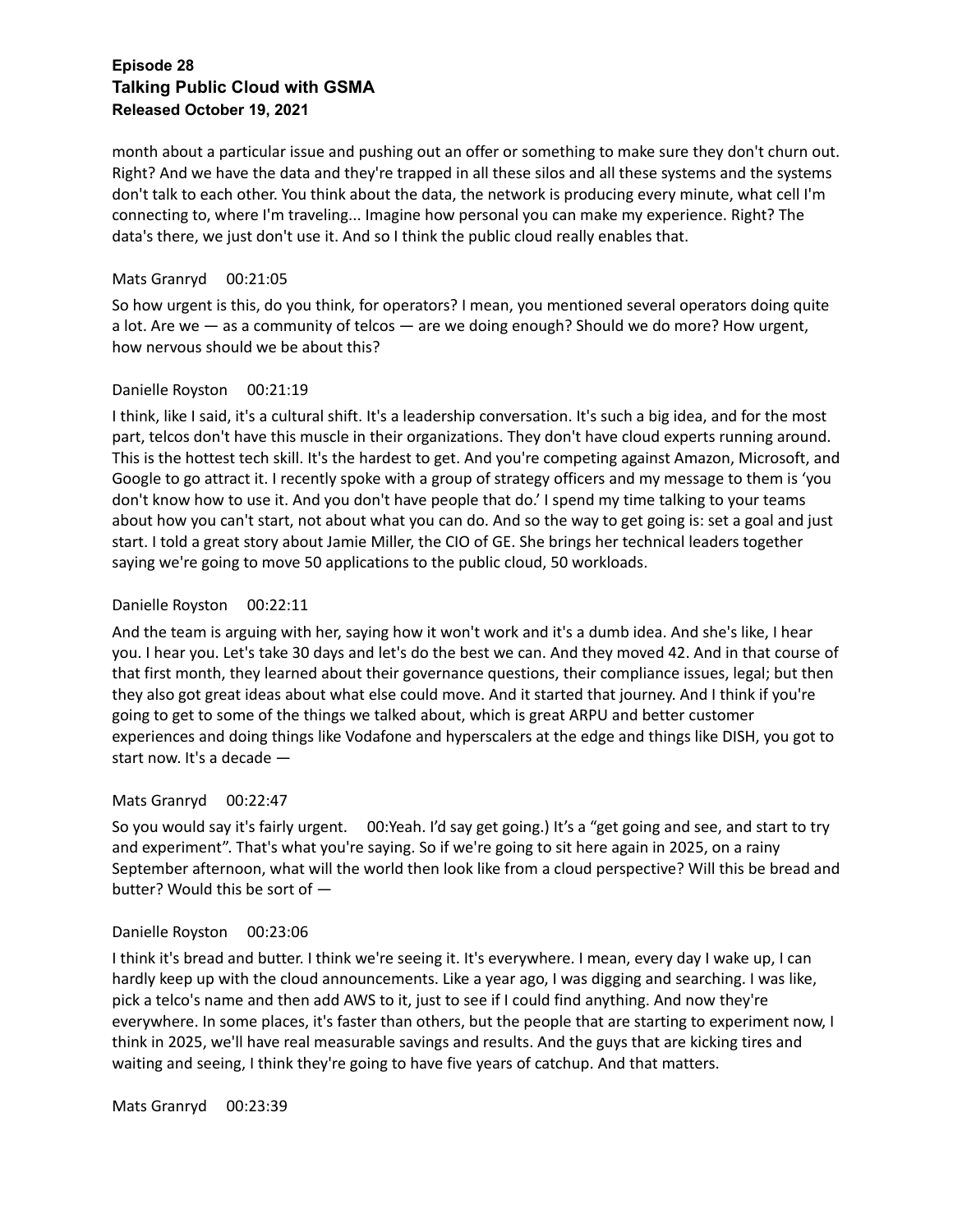Would you say that since this is changing the infrastructure, the IT infrastructure and the mindset, would this be an opportunity for new players to come in? That doesn't have a legacy network, doesn't have a legacy way of doing things, but completely starting fresh.

## Danielle Royston 00:23:54

Maybe this is where we kind of wrap up with DISH. People are like, okay, the United States, let them be another fourth player. They'll put in some constraints on how fast they had to build a network. Everyone's saying, no, it won't work. You can't possibly do it. And I think they're kind of using the public cloud to make it go faster and build a brand new network very, very quickly. And I think when people see that work, it's going to open up a lot of eyes of what's possible. You know, we always sort of talk in telco, 'oh, we move so slowly'. And I'm like, 'that's actually maybe by choice'. And maybe some people who decide to not move slowly, you're going to see more challenger brands that start to leverage that cloud, where you get to pay for what you use and pay for what you need and that's it and nothing more. It changes the economics of having to use a Ericsson package where the entry points, \$5 million and lower it. And so now people I think can really come in and do some damage. And so I don't know the sleepy people, you know, the incumbents, maybe won't like this, the challenger brands are going to love it. I think telco is super exciting.

## Mats Granryd 00:24:59

Absolutely. And I think you mentioned several incumbents that are doing a lot DT, Vodafone, Andy Penn in Telstra, Verizon. And so there is a lot of movement though. I agree with you. Yeah. There's plenty of opportunity to improve NPS and improve ARPU and make sure —

#### Danielle Royston 00:25:14

I think it's really easy to sign a strategic partnership and make an announcement and do a press conference or press release. I think what we really need to watch is the projects and the results. And so..

Mats Granryd 00:25:24

Well, super. I've learned a lot. Thank you very much, DR. I love it. Thank you.

Danielle Royston 00:25:26

Super fun! Thank you so much for coming onto the podcast. Awesome.

Stick around because we're ending each podcast with a Telco in 20 Takeaway. I have 20 seconds to tell you something you need to know. Mats asked me some really great questions. If you have questions like Mats, I'd love to come visit you and maybe even record a podcast. We'd love to meet you in Dubai, Singapore, Sydney, Tokyo, Capetown, or even Kansas. If you want us to visit you drop me a DM @TelcoDR. Or send me a message on LinkedIn.

Meanwhile, we are crazy busy around here. As I mentioned with Mats, I'm heading to California for MWC LA happening October 26th through the 28th and I'm taking meetings. So if you're planning to be there too, let's meet up and don't forget that it's hyperscaler event season. Google Cloud Next just wrapped up, and Microsoft Ignite starts November 2nd, and last but not least be sure to catch Amazon's Reinvent,